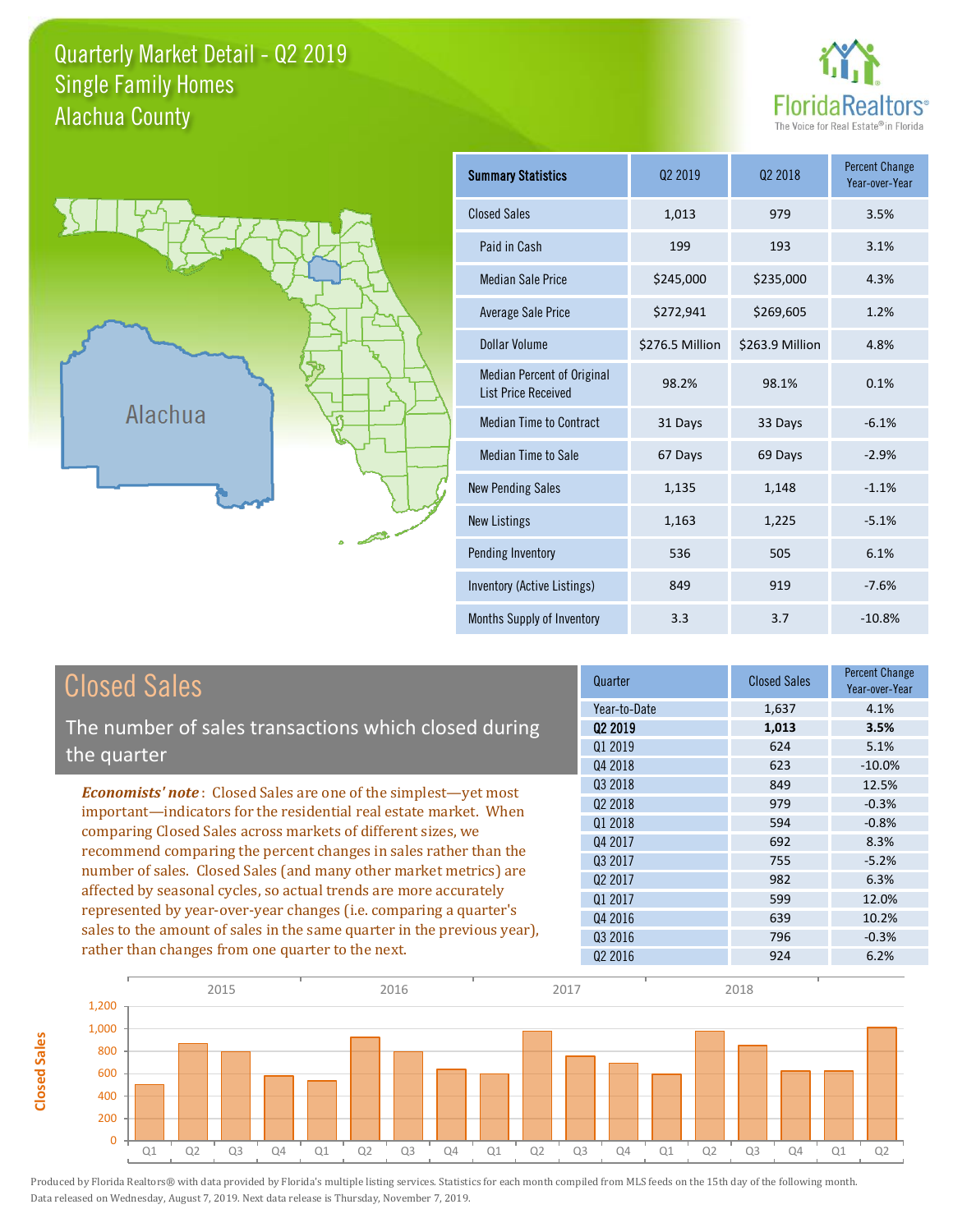

#### *Economists' note:* Closed Sales are one of the simplest—yet most important—indicators for the residential real estate market. When comparing Closed Sales across markets of different sizes, we recommend comparing the percent changes in sales rather than the number of sales. Closed Sales (and many other market metrics) are affected by seasonal cycles, so actual trends are more accurately represented by year-over-year changes (i.e. comparing a quarter's sales to the amount of sales in the same quarter in the previous year), rather than changes from one quarter to the next. \$1,000,000 or more 7 7 -22.2% \$250,000 - \$299,999 179 16.2% \$300,000 - \$399,999 170 5.6% \$400,000 - \$599,999 93 27.4% \$600,000 - \$999,999 34 -5.6% \$150,000 - \$199,999 175 -12.9% \$200,000 - \$249,999 209 8.9%  $$100,000 - $149,999$  100 -1.0% Sale Price Closed Sales Percent Change Year-over-Year Less than \$50,000 6 6 -45.5%  $$50,000 - $99,999$  40 -2.4% 250 **Q2 2018** Q2 2019 250 Closed Sales by Sale Price The number of sales transactions which closed during the quarter



### Median Time to Contract by Sale Price The median number of days between the listing date and contract date for all Closed Sales during the quarter

*Economists' note* : Like Time to Sale, Time to Contract is a measure of the length of the home selling process calculated for sales which closed during the quarter. The difference is that Time to Contract measures the number of days between the initial listing of a property and the signing of the contract which eventually led to the closing of the sale. When the gap between Median Time to Contract and Median Time to Sale grows, it is usually a sign of longer closing times and/or declining numbers of cash sales.

| Sale Price            | <b>Median Time to</b><br>Contract | <b>Percent Change</b><br>Year-over-Year |
|-----------------------|-----------------------------------|-----------------------------------------|
| Less than \$50,000    | 62 Days                           | 59.0%                                   |
| $$50,000 - $99,999$   | 27 Days                           | $-12.9%$                                |
| $$100,000 - $149,999$ | 27 Days                           | $-12.9%$                                |
| $$150,000 - $199,999$ | 27 Days                           | 28.6%                                   |
| \$200,000 - \$249,999 | 28 Days                           | 0.0%                                    |
| \$250,000 - \$299,999 | 29 Days                           | $-6.5%$                                 |
| \$300,000 - \$399,999 | 35 Days                           | $-28.6%$                                |
| \$400,000 - \$599,999 | 46 Days                           | $-34.3%$                                |
| \$600,000 - \$999,999 | 41 Days                           | $-43.8%$                                |
| \$1,000,000 or more   | 51 Days                           | 24.4%                                   |



Produced by Florida Realtors® with data provided by Florida's multiple listing services. Statistics for each month compiled from MLS feeds on the 15th day of the following month. Data released on Wednesday, August 7, 2019. Next data release is Thursday, November 7, 2019.

**Median Time to Contract**

**Median Time to Contract**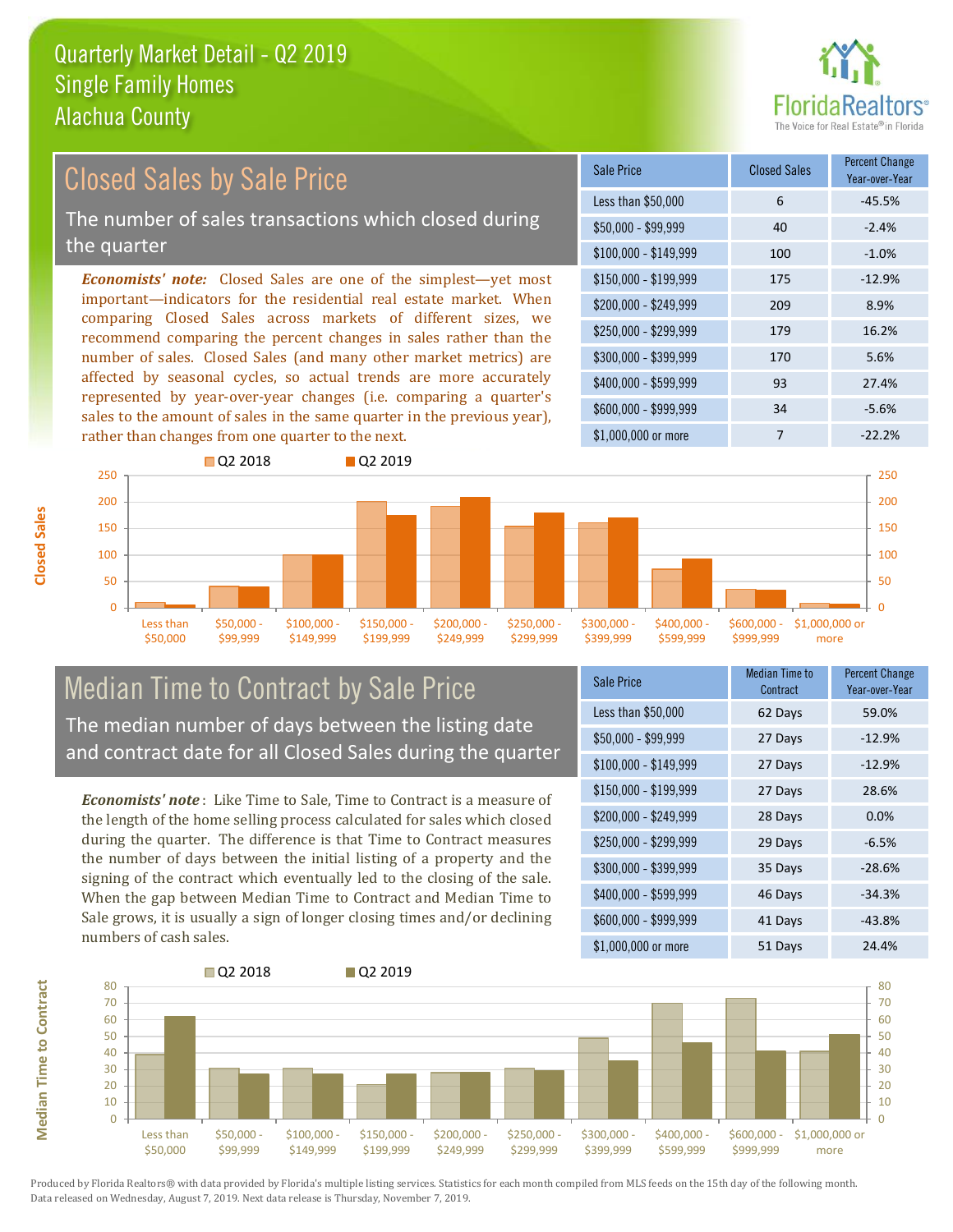

# New Listings by Initial Listing Price

The number of properties put onto the market during the quarter

*Economists' note:* New Listings tend to rise in delayed response to increasing prices, so they are often seen as a lagging indicator of market health. As prices rise, potential sellers raise their estimations of value—and in the most recent cycle, rising prices have freed up many potential sellers who were previously underwater on their mortgages. Note that in our calculations, we take care to not include properties that were recently taken off the market and quickly relisted, since these are not really *new* listings.

| <b>Initial Listing Price</b> | <b>New Listings</b> | <b>Percent Change</b><br>Year-over-Year |
|------------------------------|---------------------|-----------------------------------------|
| Less than \$50,000           | 11                  | 0.0%                                    |
| $$50,000 - $99,999$          | 37                  | $-31.5%$                                |
| $$100,000 - $149,999$        | 77                  | $-38.4%$                                |
| $$150,000 - $199,999$        | 196                 | $-15.5%$                                |
| \$200,000 - \$249,999        | 221                 | $-3.5%$                                 |
| \$250,000 - \$299,999        | 231                 | 23.5%                                   |
| \$300,000 - \$399,999        | 182                 | 0.6%                                    |
| \$400,000 - \$599,999        | 143                 | 16.3%                                   |
| \$600,000 - \$999,999        | 52                  | $-10.3%$                                |
| \$1,000,000 or more          | 13                  | $-48.0%$                                |



### Inventory by Current Listing Price The number of property listings active at the end of the quarter

*Economists' note* : There are a number of ways to define and calculate Inventory. Our method is to simply count the number of active listings on the last day of the quarter, and hold this number to compare with the same quarter the following year. Inventory rises when New Listings are outpacing the number of listings that go off-market (regardless of whether they actually sell). Likewise, it falls when New Listings aren't keeping up with the rate at which homes are going offmarket.

| <b>Current Listing Price</b> | Inventory | <b>Percent Change</b><br>Year-over-Year |
|------------------------------|-----------|-----------------------------------------|
| Less than \$50,000           | 6         | 200.0%                                  |
| $$50,000 - $99,999$          | 21        | $-44.7%$                                |
| $$100,000 - $149,999$        | 47        | $-34.7%$                                |
| $$150,000 - $199,999$        | 81        | $-27.7%$                                |
| \$200,000 - \$249,999        | 119       | $-25.2%$                                |
| \$250,000 - \$299,999        | 146       | 13.2%                                   |
| \$300,000 - \$399,999        | 170       | 10.4%                                   |
| \$400,000 - \$599,999        | 151       | 1.3%                                    |
| \$600,000 - \$999,999        | 81        | 9.5%                                    |
| \$1,000,000 or more          | 27        | $-10.0\%$                               |



Produced by Florida Realtors® with data provided by Florida's multiple listing services. Statistics for each month compiled from MLS feeds on the 15th day of the following month. Data released on Wednesday, August 7, 2019. Next data release is Thursday, November 7, 2019.

**Inventory**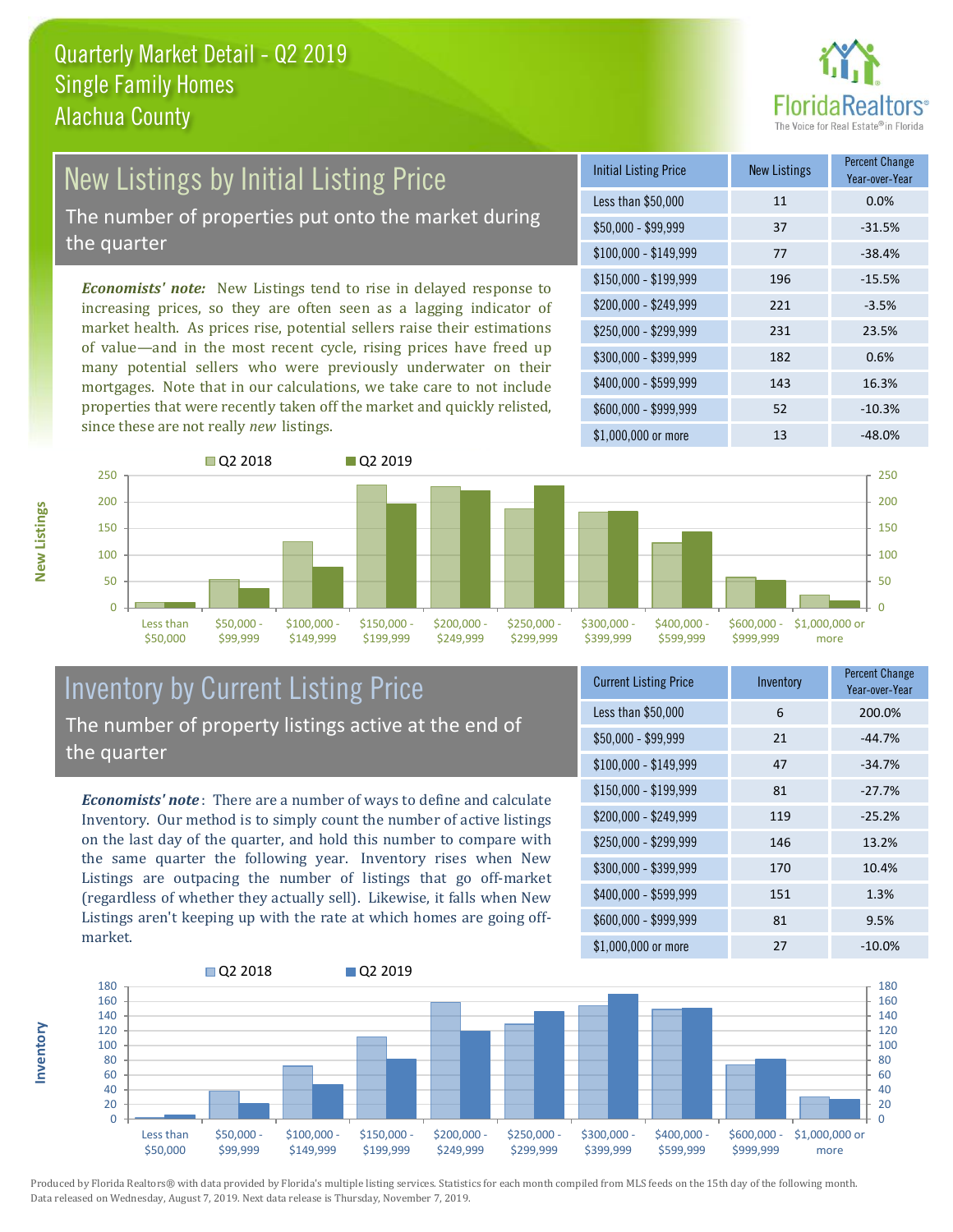Quarterly Distressed Market - Q2 2019 Alachua County Single Family Homes





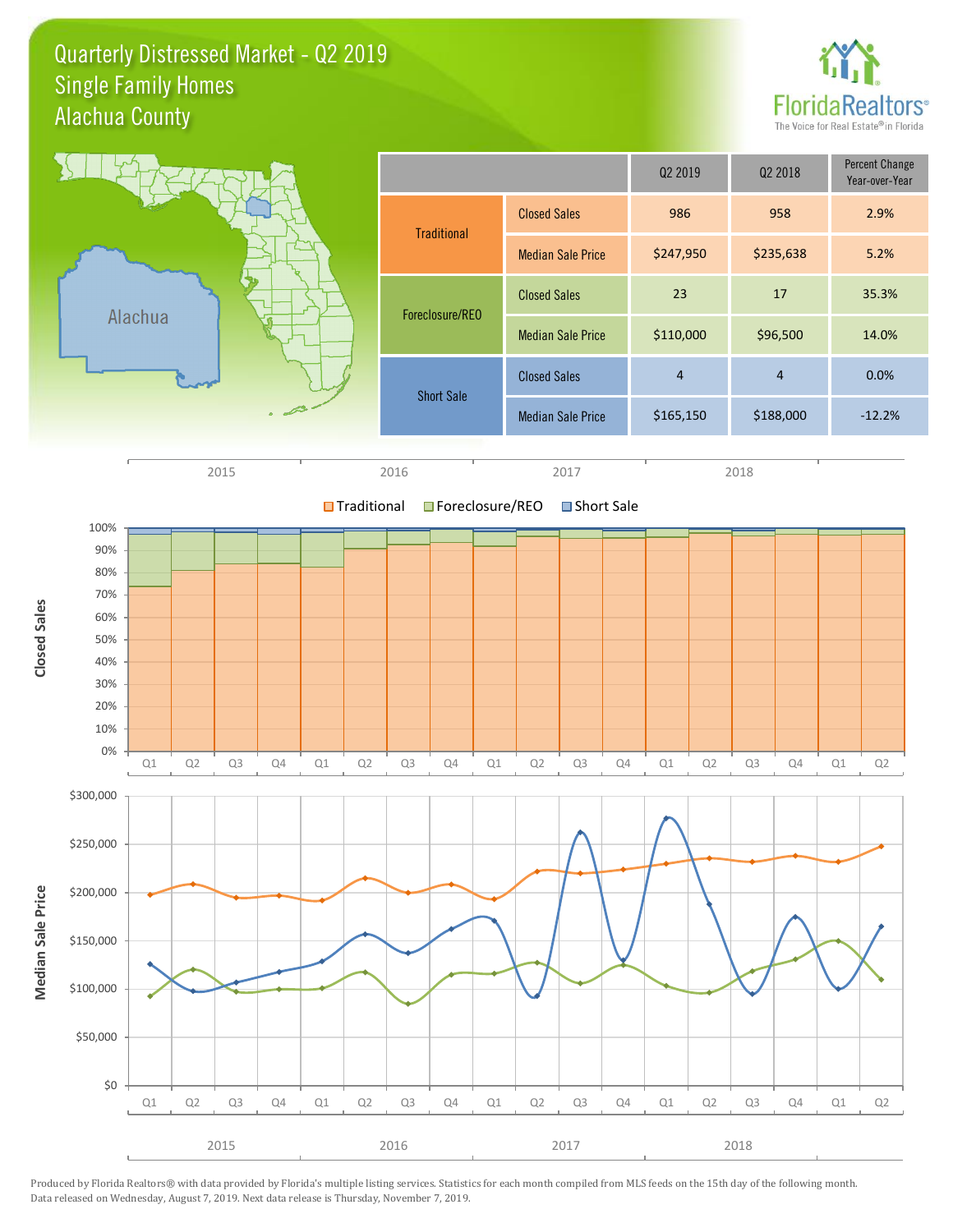Quarterly Market Detail - Q2 2019 Alachua County Townhouses and Condos





**Closed Sales**

**Closed Sales** 

| <b>Summary Statistics</b>                                       | 02 2019        | 02 2018        | <b>Percent Change</b><br>Year-over-Year |
|-----------------------------------------------------------------|----------------|----------------|-----------------------------------------|
| <b>Closed Sales</b>                                             | 295            | 306            | $-3.6%$                                 |
| Paid in Cash                                                    | 144            | 168            | $-14.3%$                                |
| <b>Median Sale Price</b>                                        | \$128,500      | \$120,000      | 7.1%                                    |
| <b>Average Sale Price</b>                                       | \$135,159      | \$122,311      | 10.5%                                   |
| Dollar Volume                                                   | \$39.9 Million | \$37.4 Million | 6.5%                                    |
| <b>Median Percent of Original</b><br><b>List Price Received</b> | 97.4%          | 97.0%          | 0.4%                                    |
| <b>Median Time to Contract</b>                                  | 21 Days        | 21 Days        | 0.0%                                    |
| <b>Median Time to Sale</b>                                      | 54 Days        | 53 Days        | 1.9%                                    |
| <b>New Pending Sales</b>                                        | 344            | 358            | $-3.9%$                                 |
| <b>New Listings</b>                                             | 280            | 335            | $-16.4%$                                |
| <b>Pending Inventory</b>                                        | 126            | 116            | 8.6%                                    |
| <b>Inventory (Active Listings)</b>                              | 122            | 163            | $-25.2%$                                |
| <b>Months Supply of Inventory</b>                               | 1.7            | 2.2            | $-22.7%$                                |

| <b>Closed Sales</b>                                                     | Quarter             | <b>Closed Sales</b> | <b>Percent Change</b><br>Year-over-Year |
|-------------------------------------------------------------------------|---------------------|---------------------|-----------------------------------------|
|                                                                         | Year-to-Date        | 462                 | $-7.2%$                                 |
| The number of sales transactions which closed during                    | 02 2019             | 295                 | $-3.6%$                                 |
| the quarter                                                             | Q1 2019             | 167                 | $-13.0%$                                |
|                                                                         | Q4 2018             | 159                 | 1.3%                                    |
| <b>Economists' note:</b> Closed Sales are one of the simplest—yet most  | Q3 2018             | 244                 | 13.0%                                   |
| important—indicators for the residential real estate market. When       | Q <sub>2</sub> 2018 | 306                 | 9.7%                                    |
| comparing Closed Sales across markets of different sizes, we            | Q1 2018             | 192                 | 10.3%                                   |
| recommend comparing the percent changes in sales rather than the        | Q4 2017             | 157                 | 12.1%                                   |
|                                                                         | Q3 2017             | 216                 | $-8.5%$                                 |
| number of sales. Closed Sales (and many other market metrics) are       | 02 2017             | 279                 | 4.5%                                    |
| affected by seasonal cycles, so actual trends are more accurately       | Q1 2017             | 174                 | 13.0%                                   |
| represented by year-over-year changes (i.e. comparing a quarter's       | Q4 2016             | 140                 | 4.5%                                    |
| sales to the amount of sales in the same quarter in the previous year), | Q3 2016             | 236                 | 14.0%                                   |
| rather than changes from one quarter to the next.                       | Q <sub>2</sub> 2016 | 267                 | 31.5%                                   |

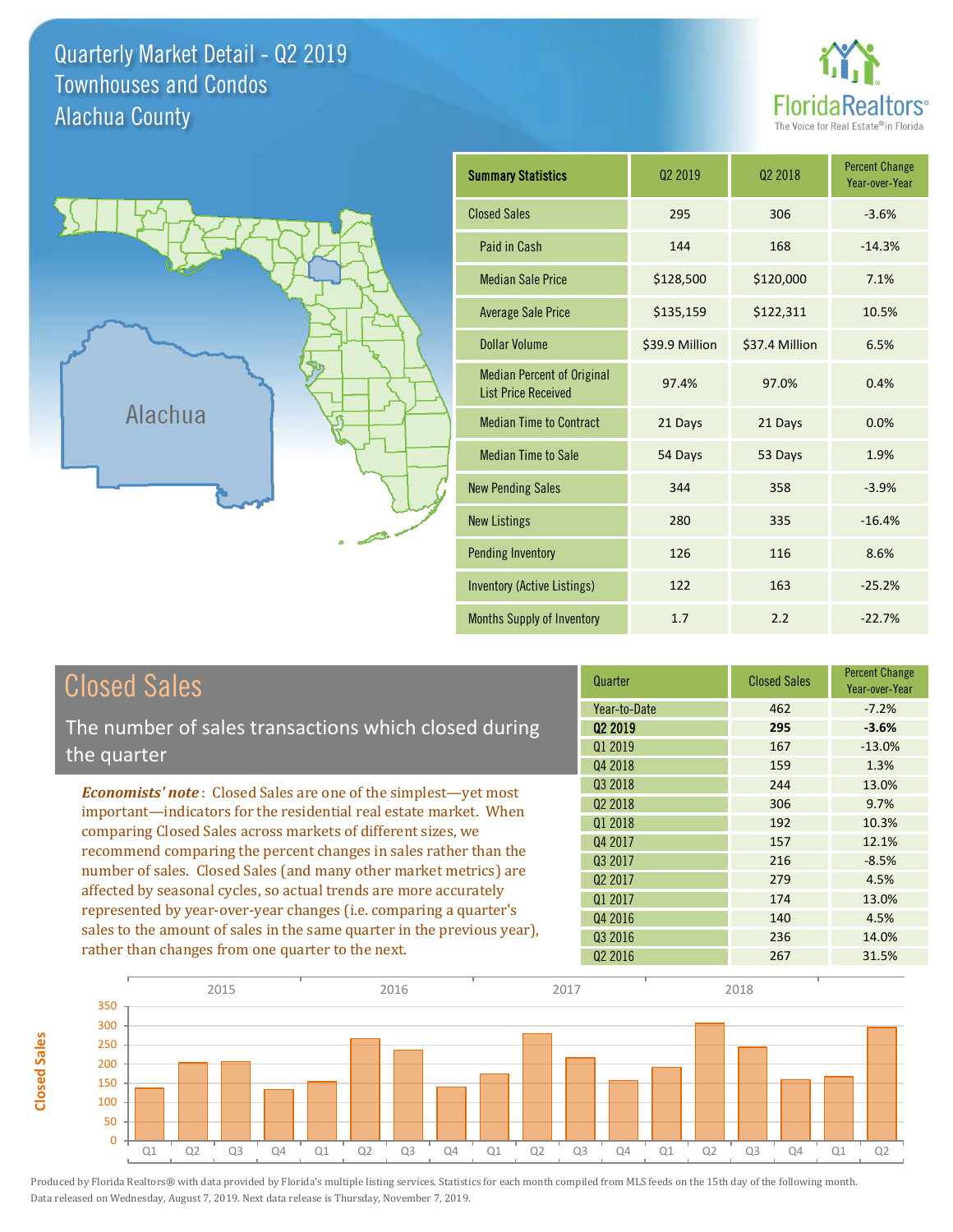

## Closed Sales by Sale Price

The number of sales transactions which closed during the quarter

*Economists' note:* Closed Sales are one of the simplest—yet most important—indicators for the residential real estate market. When comparing Closed Sales across markets of different sizes, we recommend comparing the percent changes in sales rather than the number of sales. Closed Sales (and many other market metrics) are affected by seasonal cycles, so actual trends are more accurately represented by year-over-year changes (i.e. comparing a quarter's sales to the amount of sales in the same quarter in the previous year), rather than changes from one quarter to the next.

| <b>Sale Price</b>     | <b>Closed Sales</b> | <b>Percent Change</b><br>Year-over-Year |
|-----------------------|---------------------|-----------------------------------------|
| Less than \$50,000    | 7                   | $-46.2%$                                |
| $$50,000 - $99,999$   | 76                  | $-21.6%$                                |
| $$100,000 - $149,999$ | 126                 | $-3.8%$                                 |
| $$150,000 - $199,999$ | 52                  | 30.0%                                   |
| \$200,000 - \$249,999 | 25                  | 31.6%                                   |
| \$250,000 - \$299,999 | 6                   | 50.0%                                   |
| \$300,000 - \$399,999 | $\mathfrak{p}$      | 100.0%                                  |
| \$400,000 - \$599,999 | $\mathbf{1}$        | 0.0%                                    |
| \$600,000 - \$999,999 | $\Omega$            | N/A                                     |
| \$1,000,000 or more   | O                   | N/A                                     |



#### Median Time to Contract by Sale Price The median number of days between the listing date and contract date for all Closed Sales during the quarter

*Economists' note* : Like Time to Sale, Time to Contract is a measure of the length of the home selling process calculated for sales which closed during the quarter. The difference is that Time to Contract measures the number of days between the initial listing of a property and the signing of the contract which eventually led to the closing of the sale. When the gap between Median Time to Contract and Median Time to Sale grows, it is usually a sign of longer closing times and/or declining numbers of cash sales.

| <b>Sale Price</b>     | Median Time to<br>Contract | <b>Percent Change</b><br>Year-over-Year |
|-----------------------|----------------------------|-----------------------------------------|
| Less than \$50,000    | 174 Days                   | 690.9%                                  |
| $$50,000 - $99,999$   | 24 Days                    | 14.3%                                   |
| $$100,000 - $149,999$ | 14 Days                    | $-22.2%$                                |
| $$150,000 - $199,999$ | 13 Days                    | $-48.0%$                                |
| \$200,000 - \$249,999 | 45 Days                    | 32.4%                                   |
| \$250,000 - \$299,999 | 46 Days                    | $-25.8%$                                |
| \$300,000 - \$399,999 | 160 Days                   | 23.1%                                   |
| \$400,000 - \$599,999 | 0 Days                     | $-100.0%$                               |
| \$600,000 - \$999,999 | (No Sales)                 | N/A                                     |
| \$1,000,000 or more   | (No Sales)                 | N/A                                     |

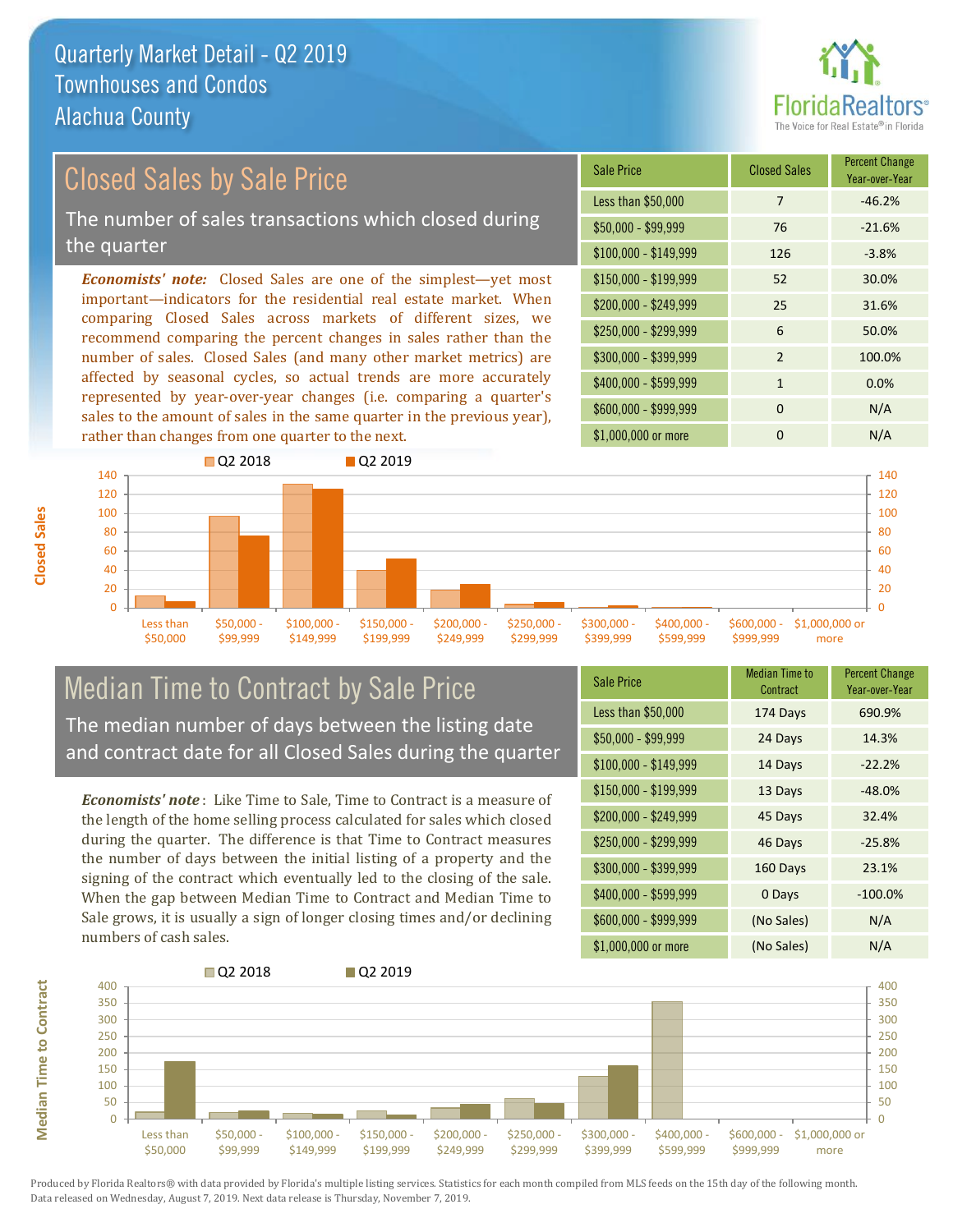

## New Listings by Initial Listing Price

The number of properties put onto the market during the quarter

*Economists' note:* New Listings tend to rise in delayed response to increasing prices, so they are often seen as a lagging indicator of market health. As prices rise, potential sellers raise their estimations of value—and in the most recent cycle, rising prices have freed up many potential sellers who were previously underwater on their mortgages. Note that in our calculations, we take care to not include properties that were recently taken off the market and quickly relisted, since these are not really *new* listings.

| <b>Initial Listing Price</b> | <b>New Listings</b> | <b>Percent Change</b><br>Year-over-Year |
|------------------------------|---------------------|-----------------------------------------|
| Less than \$50,000           | 5                   | $-64.3%$                                |
| \$50,000 - \$99,999          | 72                  | $-36.8%$                                |
| $$100,000 - $149,999$        | 123                 | $-9.6%$                                 |
| $$150,000 - $199,999$        | 54                  | 17.4%                                   |
| \$200,000 - \$249,999        | 13                  | 8.3%                                    |
| \$250,000 - \$299,999        | 8                   | $-27.3%$                                |
| \$300,000 - \$399,999        | $\mathcal{P}$       | N/A                                     |
| \$400,000 - \$599,999        | $\overline{2}$      | 0.0%                                    |
| \$600,000 - \$999,999        | 1                   | N/A                                     |
| \$1,000,000 or more          | O                   | N/A                                     |



#### Inventory by Current Listing Price The number of property listings active at the end of the quarter

*Economists' note* : There are a number of ways to define and calculate Inventory. Our method is to simply count the number of active listings on the last day of the quarter, and hold this number to compare with the same quarter the following year. Inventory rises when New Listings are outpacing the number of listings that go off-market (regardless of whether they actually sell). Likewise, it falls when New Listings aren't keeping up with the rate at which homes are going offmarket.

| <b>Current Listing Price</b> | Inventory    | <b>Percent Change</b><br>Year-over-Year |
|------------------------------|--------------|-----------------------------------------|
| Less than \$50,000           | 4            | 100.0%                                  |
| $$50,000 - $99,999$          | 38           | $-20.8%$                                |
| $$100,000 - $149,999$        | 39           | $-35.0%$                                |
| $$150,000 - $199,999$        | 17           | $-37.0%$                                |
| \$200,000 - \$249,999        | 8            | $-46.7%$                                |
| \$250,000 - \$299,999        | 8            | 0.0%                                    |
| \$300,000 - \$399,999        | 4            | 300.0%                                  |
| \$400,000 - \$599,999        | 3            | 50.0%                                   |
| \$600,000 - \$999,999        | $\mathbf{1}$ | N/A                                     |
| \$1,000,000 or more          | O            | N/A                                     |



Produced by Florida Realtors® with data provided by Florida's multiple listing services. Statistics for each month compiled from MLS feeds on the 15th day of the following month. Data released on Wednesday, August 7, 2019. Next data release is Thursday, November 7, 2019.

**Inventory**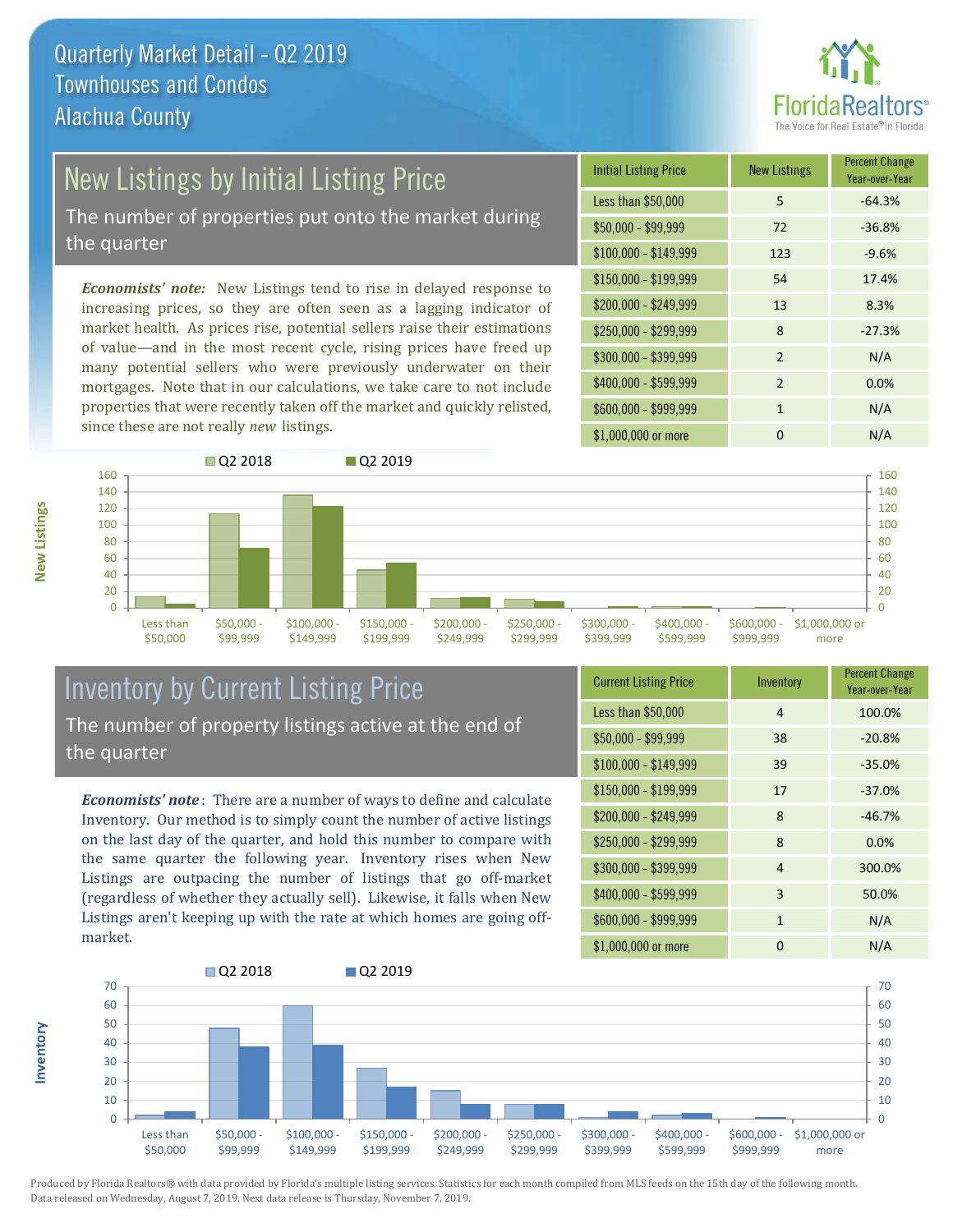Quarterly Distressed Market - Q2 2019 Alachua County Townhouses and Condos



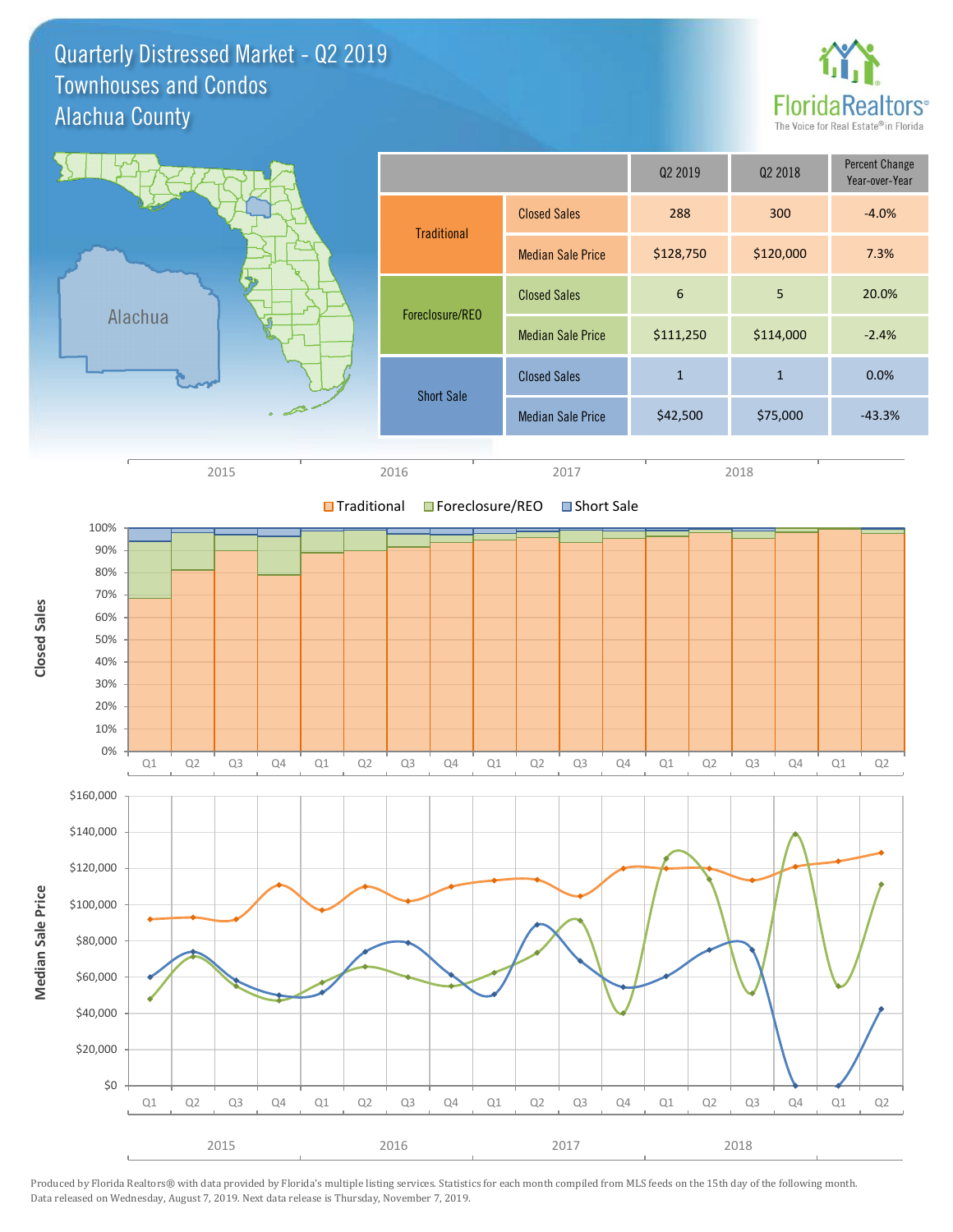#### Quarterly Market Detail - Q2 2019 Alachua County Manufactured Homes





**Closed Sales**

**Closed Sales** 

| <b>Summary Statistics</b>                                       | Q <sub>2</sub> 2019 | 02 2018       | <b>Percent Change</b><br>Year-over-Year |
|-----------------------------------------------------------------|---------------------|---------------|-----------------------------------------|
| <b>Closed Sales</b>                                             | 37                  | 33            | 12.1%                                   |
| Paid in Cash                                                    | 20                  | 13            | 53.8%                                   |
| <b>Median Sale Price</b>                                        | \$85,000            | \$89,500      | $-5.0%$                                 |
| <b>Average Sale Price</b>                                       | \$101,318           | \$93,946      | 7.8%                                    |
| Dollar Volume                                                   | \$3.7 Million       | \$3.1 Million | 20.9%                                   |
| <b>Median Percent of Original</b><br><b>List Price Received</b> | 93.9%               | 96.5%         | $-2.7%$                                 |
| <b>Median Time to Contract</b>                                  | 69 Days             | 32 Days       | 115.6%                                  |
| <b>Median Time to Sale</b>                                      | 95 Days             | 91 Days       | 4.4%                                    |
| <b>New Pending Sales</b>                                        | 49                  | 49            | 0.0%                                    |
| <b>New Listings</b>                                             | 33                  | 37            | $-10.8%$                                |
| Pending Inventory                                               | 26                  | 27            | $-3.7%$                                 |
| Inventory (Active Listings)                                     | 40                  | 38            | 5.3%                                    |
| Months Supply of Inventory                                      | 3.9                 | 4.1           | $-4.9%$                                 |

| <b>Closed Sales</b>                                                                                                                                                                                                                                                        | Quarter             | <b>Closed Sales</b> | <b>Percent Change</b><br>Year-over-Year |
|----------------------------------------------------------------------------------------------------------------------------------------------------------------------------------------------------------------------------------------------------------------------------|---------------------|---------------------|-----------------------------------------|
|                                                                                                                                                                                                                                                                            | Year-to-Date        | 68                  | 33.3%                                   |
| The number of sales transactions which closed during                                                                                                                                                                                                                       | 02 2019             | 37                  | 12.1%                                   |
| the quarter                                                                                                                                                                                                                                                                | 01 2019             | 31                  | 72.2%                                   |
|                                                                                                                                                                                                                                                                            | Q4 2018             | 27                  | $-12.9%$                                |
| <b>Economists' note:</b> Closed Sales are one of the simplest—yet most                                                                                                                                                                                                     | Q3 2018             | 29                  | 3.6%                                    |
| important—indicators for the residential real estate market. When                                                                                                                                                                                                          | Q <sub>2</sub> 2018 | 33                  | $-29.8%$                                |
| comparing Closed Sales across markets of different sizes, we<br>recommend comparing the percent changes in sales rather than the<br>number of sales. Closed Sales (and many other market metrics) are<br>affected by seasonal cycles, so actual trends are more accurately | Q1 2018             | 18                  | $-28.0%$                                |
|                                                                                                                                                                                                                                                                            | Q4 2017             | 31                  | $-16.2%$                                |
|                                                                                                                                                                                                                                                                            | Q3 2017             | 28                  | $-24.3%$                                |
|                                                                                                                                                                                                                                                                            | 02 2017             | 47                  | 74.1%                                   |
|                                                                                                                                                                                                                                                                            | Q1 2017             | 25                  | 25.0%                                   |
| represented by year-over-year changes (i.e. comparing a quarter's                                                                                                                                                                                                          | Q4 2016             | 37                  | 23.3%                                   |
| sales to the amount of sales in the same quarter in the previous year),                                                                                                                                                                                                    | Q3 2016             | 37                  | 27.6%                                   |
| rather than changes from one quarter to the next.                                                                                                                                                                                                                          | Q <sub>2</sub> 2016 | 27                  | 28.6%                                   |

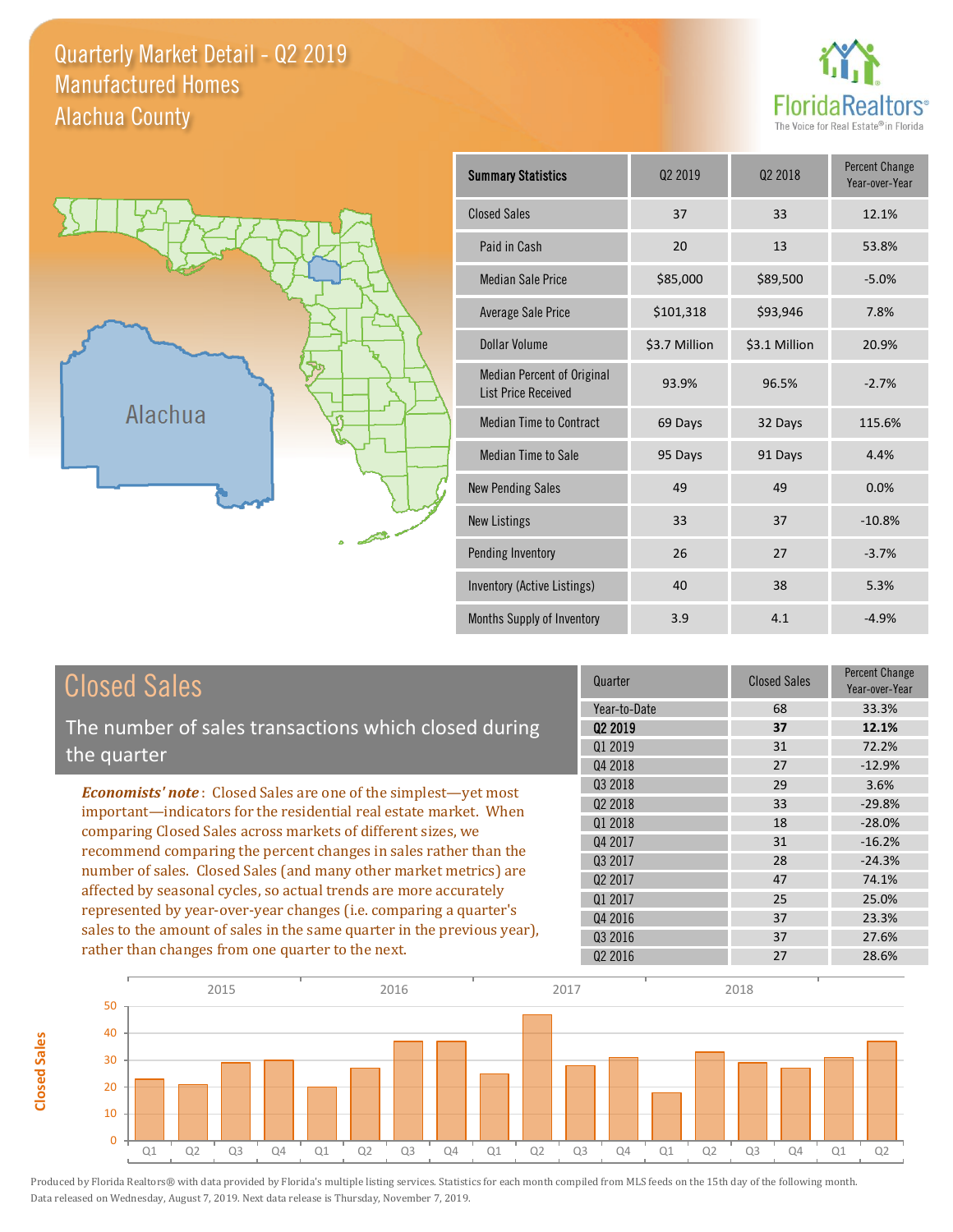

#### *Economists' note:* Closed Sales are one of the simplest—yet most important—indicators for the residential real estate market. When comparing Closed Sales across markets of different sizes, we recommend comparing the percent changes in sales rather than the number of sales. Closed Sales (and many other market metrics) are \$250,000 - \$299,999 0 -100.0% \$300,000 - \$399,999 0 0 N/A \$150,000 - \$199,999 4 300.0%  $$200.000 - $249.999$  1 N/A  $$100,000 - $149,999$  11  $-15.4\%$ Sale Price Closed Sales Percent Change Year-over-Year Less than \$50,000 3 3 -50.0% \$50,000 - \$99,999 18 50.0% Closed Sales by Sale Price The number of sales transactions which closed during the quarter

affected by seasonal cycles, so actual trends are more accurately represented by year-over-year changes (i.e. comparing a quarter's sales to the amount of sales in the same quarter in the previous year), rather than changes from one quarter to the next.



#### Median Time to Contract by Sale Price The median number of days between the listing date and contract date for all Closed Sales during the quarter

*Economists' note* : Like Time to Sale, Time to Contract is a measure of the length of the home selling process calculated for sales which closed during the quarter. The difference is that Time to Contract measures the number of days between the initial listing of a property and the signing of the contract which eventually led to the closing of the sale. When the gap between Median Time to Contract and Median Time to Sale grows, it is usually a sign of longer closing times and/or declining numbers of cash sales.

| <b>Sale Price</b>     | Median Time to<br>Contract | <b>Percent Change</b><br>Year-over-Year |
|-----------------------|----------------------------|-----------------------------------------|
| Less than \$50,000    | 72 Days                    | 2.9%                                    |
| $$50,000 - $99,999$   | 53 Days                    | 211.8%                                  |
| $$100,000 - $149,999$ | 70 Days                    | 62.8%                                   |
| $$150,000 - $199,999$ | 11 Days                    | $-59.3%$                                |
| \$200,000 - \$249,999 | 92 Days                    | N/A                                     |
| \$250,000 - \$299,999 | (No Sales)                 | N/A                                     |
| \$300,000 - \$399,999 | (No Sales)                 | N/A                                     |
| \$400,000 - \$599,999 | (No Sales)                 | N/A                                     |
| \$600,000 - \$999,999 | (No Sales)                 | N/A                                     |
| \$1,000,000 or more   | (No Sales)                 | N/A                                     |

\$1,000,000 or more 0 0 N/A

 $$400,000 - $599,999$  0 N/A \$600,000 - \$999,999 0 0 N/A



Produced by Florida Realtors® with data provided by Florida's multiple listing services. Statistics for each month compiled from MLS feeds on the 15th day of the following month. Data released on Wednesday, August 7, 2019. Next data release is Thursday, November 7, 2019.

**Median Time to Contract**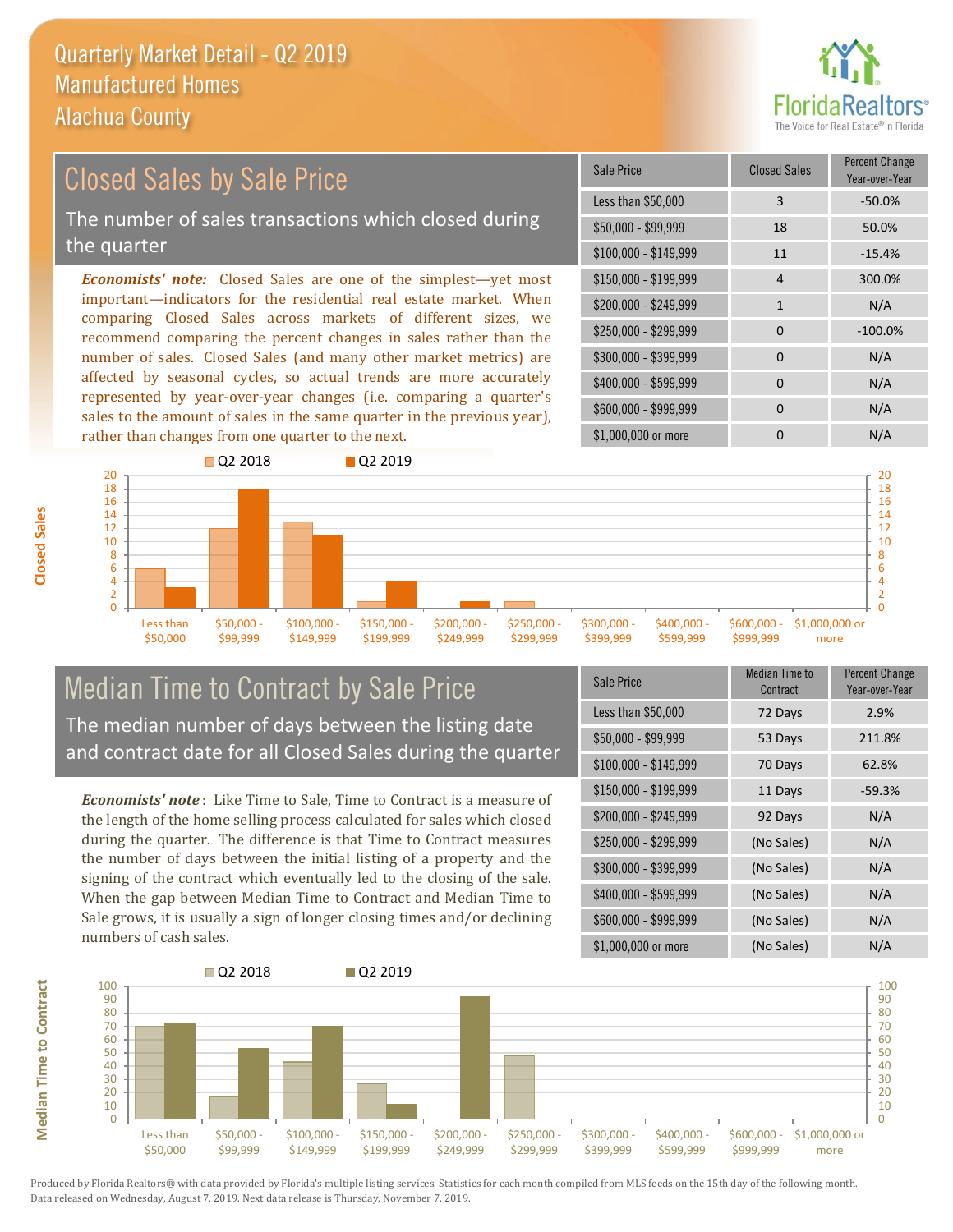

# New Listings by Initial Listing Price

The number of properties put onto the market during the quarter

*Economists' note:* New Listings tend to rise in delayed response to increasing prices, so they are often seen as a lagging indicator of market health. As prices rise, potential sellers raise their estimations of value—and in the most recent cycle, rising prices have freed up many potential sellers who were previously underwater on their mortgages. Note that in our calculations, we take care to not include properties that were recently taken off the market and quickly relisted, since these are not really *new* listings.

| <b>Initial Listing Price</b> | <b>New Listings</b> | <b>Percent Change</b><br>Year-over-Year |
|------------------------------|---------------------|-----------------------------------------|
| Less than \$50,000           | 7                   | 16.7%                                   |
| $$50,000 - $99,999$          | 9                   | $-18.2%$                                |
| $$100,000 - $149,999$        | 6                   | $-62.5%$                                |
| \$150,000 - \$199,999        | 6                   | 100.0%                                  |
| \$200,000 - \$249,999        | 5                   | N/A                                     |
| \$250,000 - \$299,999        | $\Omega$            | $-100.0%$                               |
| \$300,000 - \$399,999        | $\Omega$            | N/A                                     |
| \$400,000 - \$599,999        | $\Omega$            | N/A                                     |
| \$600,000 - \$999,999        | 0                   | N/A                                     |
| \$1,000,000 or more          |                     | N/A                                     |



#### Inventory by Current Listing Price The number of property listings active at the end of the quarter

*Economists' note* : There are a number of ways to define and calculate Inventory. Our method is to simply count the number of active listings on the last day of the quarter, and hold this number to compare with the same quarter the following year. Inventory rises when New Listings are outpacing the number of listings that go off-market (regardless of whether they actually sell). Likewise, it falls when New Listings aren't keeping up with the rate at which homes are going offmarket.

| <b>Current Listing Price</b> | Inventory    | Percent Change<br>Year-over-Year |
|------------------------------|--------------|----------------------------------|
| Less than \$50,000           | 8            | 300.0%                           |
| $$50,000 - $99,999$          | 10           | $-50.0%$                         |
| $$100,000 - $149,999$        | 10           | 25.0%                            |
| $$150,000 - $199,999$        | 5            | $-16.7%$                         |
| \$200,000 - \$249,999        | 5            | N/A                              |
| \$250,000 - \$299,999        | $\mathbf{1}$ | $-50.0%$                         |
| \$300,000 - \$399,999        | $\Omega$     | N/A                              |
| \$400,000 - \$599,999        | $\mathbf{1}$ | N/A                              |
| \$600,000 - \$999,999        | $\Omega$     | N/A                              |
| \$1,000,000 or more          | O            | N/A                              |



**New Listings**